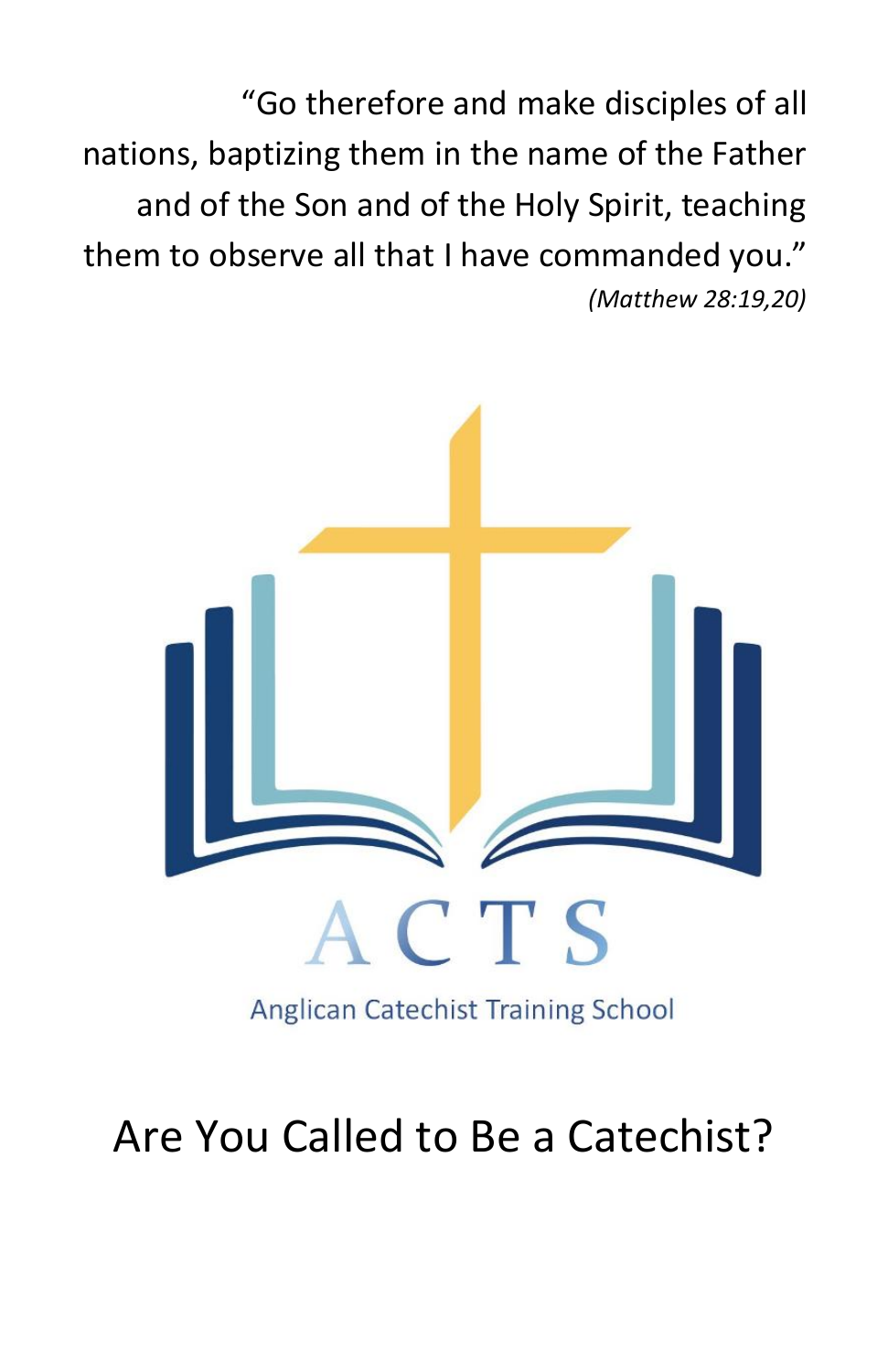## **What is a Catechist?**

Primarily when we think of catechists, we think of people being called to a teaching ministry in the local congregation, which may include teaching youth and adult catechism classes, leading Alpha Groups, or Bible studies. This ministry is greatly lacking and much needed in God's church today.

However, catechesis is far greater than just teaching doctrine. Catechesis involves the formation of the whole person into the image of Christ; therefore, licensed catechists may be called to:

- Spiritual Direction
- **Intercession**
- Pastoral Counseling
- Inner-Healing
- Ministering to the Poor and the Infirm
- Evangelism and Church Planting

Since these ministries can only bear fruit by the leading and empowerment of the Holy Spirit, students engage in spiritually formative practices throughout the year that enables them to hear God's voice and follow his leading.



# **What is the Anglican Catechist Training School (ACTS)?**

The first year of ACTS consists of three modules, which prepares the student for licensing as a Catechist in the Anglican Diocese of San Joaquin. The program incorporates three-dimensions:

- Deepening of biblical and theological knowledge
- Spiritual Formation
- Ministry Practicum

Each dimension works with the others in forming and preparing the student for the ministry of a Catechist and lay leader. The course will consist of a combination of hands-on training and regular mentoring with one's clergy or other lay leader and independent study and class attendance.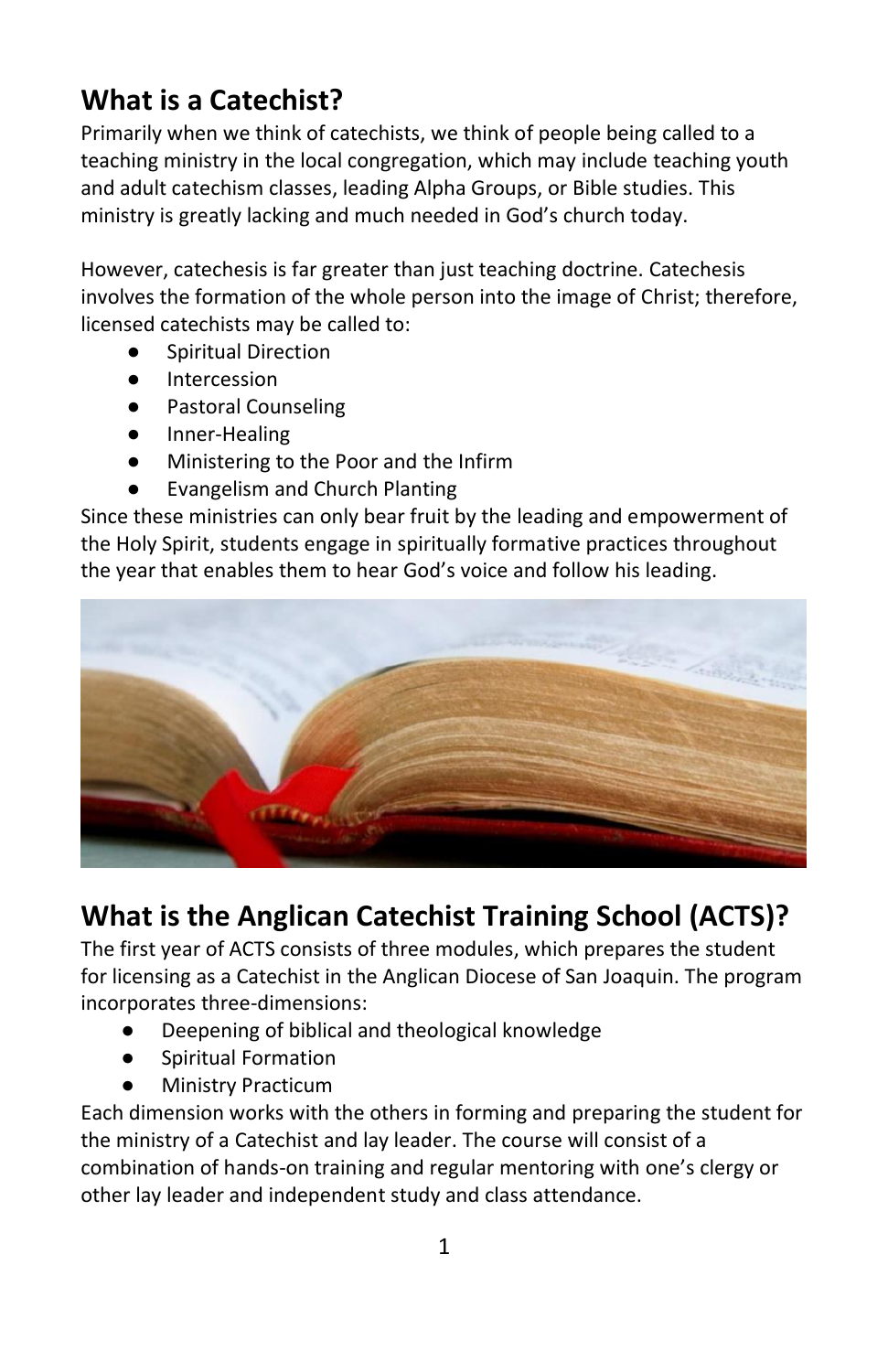#### **What is required to become a licensed Catechist?**

- Completion of Saturday class, "What is catechesis?"
- Successfully complete three module courses based on the content of To Be A Christian: An Anglican Catechism.
- Pass a three-part exam on the four parts of To Be A Christian: An Anglican Catechism. Each exam is administered at the end of each of the three modules.
- Engage in a year of mentoring and praxis with one's clergy.
- Completion of Lay Eucharistic Minister, Pastoral Lay Eucharistic Minister, and Lay Reader Licenses.



#### **Overview of the ACTS Modules**

- *Module 1: The Apostles' Creed (Offered in the fall)*
	- o Scripture, Tradition, Catholicity and Creeds
	- o The Trinity
	- o God the Father & Creator
	- o God the Son
	- o Salvation
	- o God the Holy Spirit and the gifts
	- o The Church & the Communion of Saints
	- o The Sacraments
	- o Heaven
	- o Exam I
- *Module 2: The Lord's Prayer (Offered in winter)*
	- o The Fatherhood of God
	- o The Kingdom of God
	- o Spiritual Warfare
	- o Trusting in God's Provision
	- o Growing in Grace: Repentance and Forgiveness